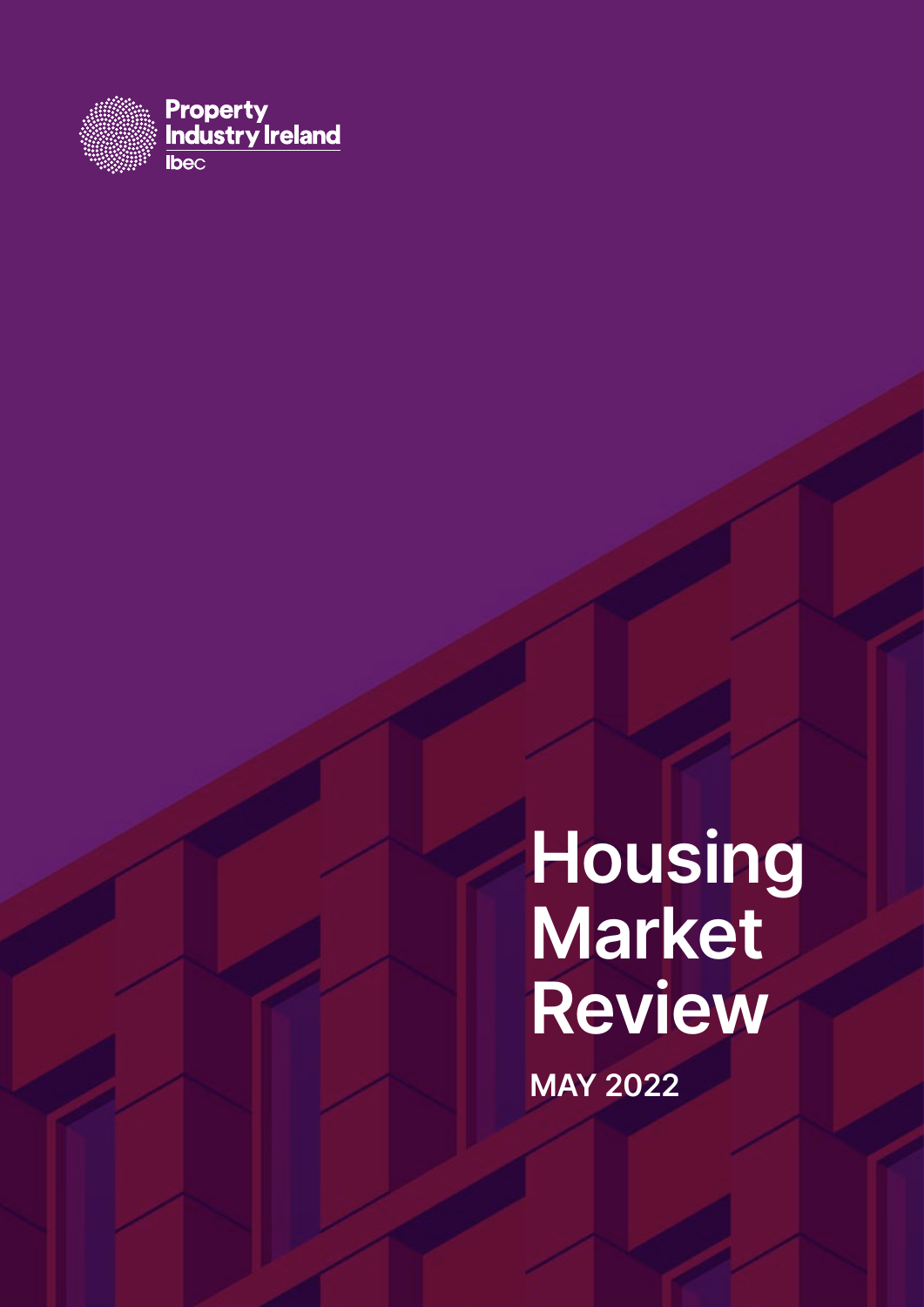## **Housing Market Review May**

Welcome to our latest Property Industry Ireland Housing Review. It remains a challenging time for the market with substantial input cost inflation representing a very real barrier to the future delivery of housing and infrastructure. This is evident in the results of our survey on expected home completions with PII members expecting that there will not be a significant increase in 2023 compared with 2022. Across a range of housing market issues PII member perception of the impact of these issues on supply has worsened. We also highlight our upcoming conference on June 15th. We have a number of confirmed speakers and expect to announce more over the coming weeks.

Finally, we profile PII's new Chair – Ivan Gaine Managing Director of Sherry FitzGerald New Homes.

As before this Review uses data from the Central Statistics Office, Central Bank, Department of Housing, Local Government and Heritage, and the Banking and Payments Federation Ireland. We look forward to feedback you might have or suggestions as to other data you would find of interest. I hope you find this Review interesting and useful.

Please feel free to get in touch.

#### **David Duffy,**

Director Property Industry Ireland, Ibec.

#### **GENERAL**

- ⁞ PII Member Survey
- PII Annual Conference
- **New PII Chair**
- **Economic Outlook**

### **SUPPLY**

- ⁞ Planning Permissions
- ⁞ Supply Chain Challenges
- ⁞ Commencements and Completions

### **DEMAND**

- ⁞ Labour Market
- ⁞ Mortgage Market
- ⁞ Household Savings
- ⁞ Consumer Sentiment

### **MARKET**

⁞ House Prices and Rents

#### **PII SECTORS**



#### **PII VISION**

A sustainable Irish Property Industry which is creative, responsive, competitive and well integrated in meeting the socio-economic needs of all the stakeholders in the built environment.

#### **PII MISSION**

To be the trusted partner and provider of "evidence based" information, policies and strategies for the property industry at National level, to the Oireachtas, Government, Local Authorities and Agencies, and for the benefit of the people of Ireland.

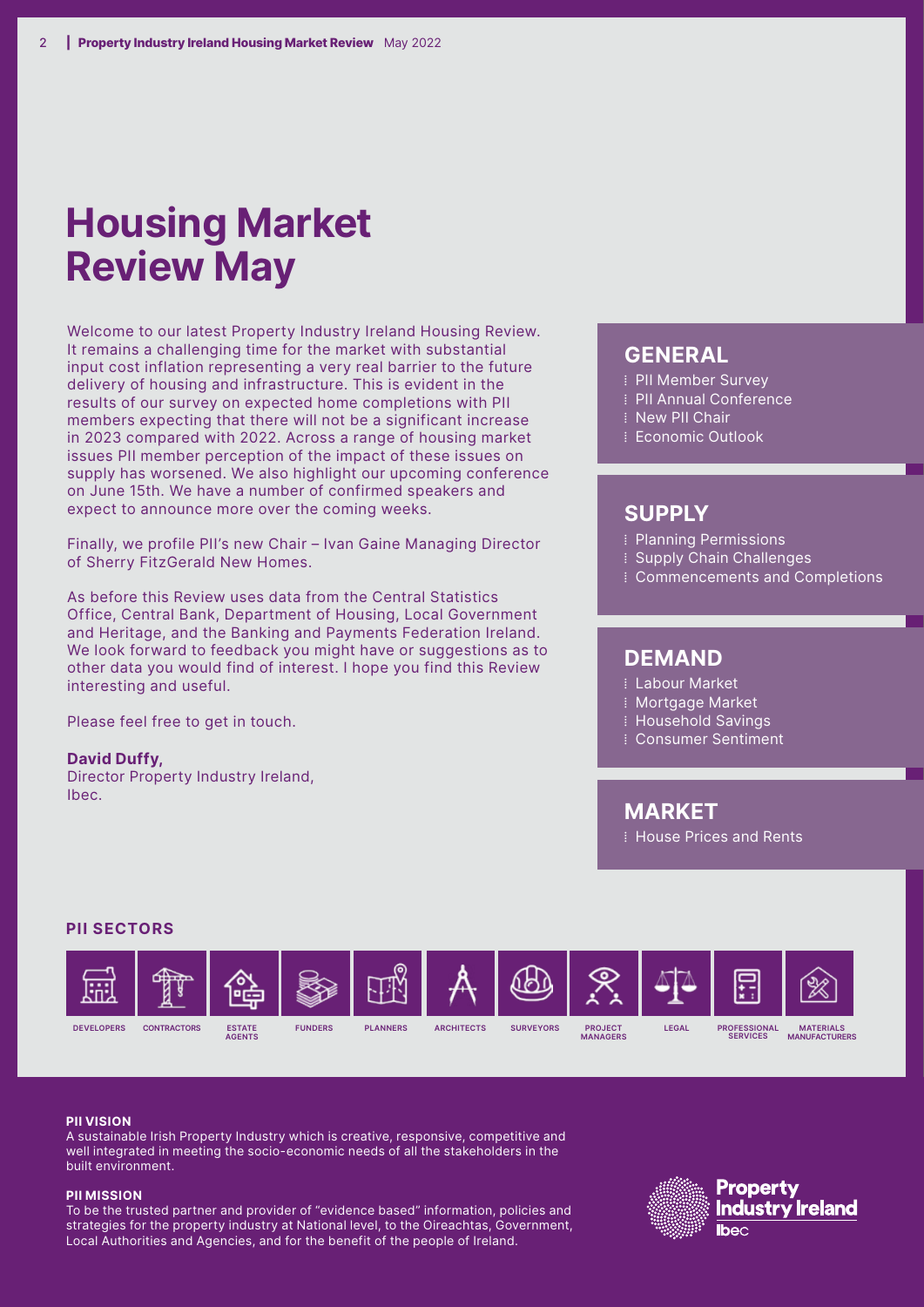# **PII Member Survey**

Since the start of the pandemic PII has surveyed members to find out their view on the level of home completions in the short term. Below are the findings from our latest survey conducted in late April:



Since the beginning of the year PII's member perception of the following:

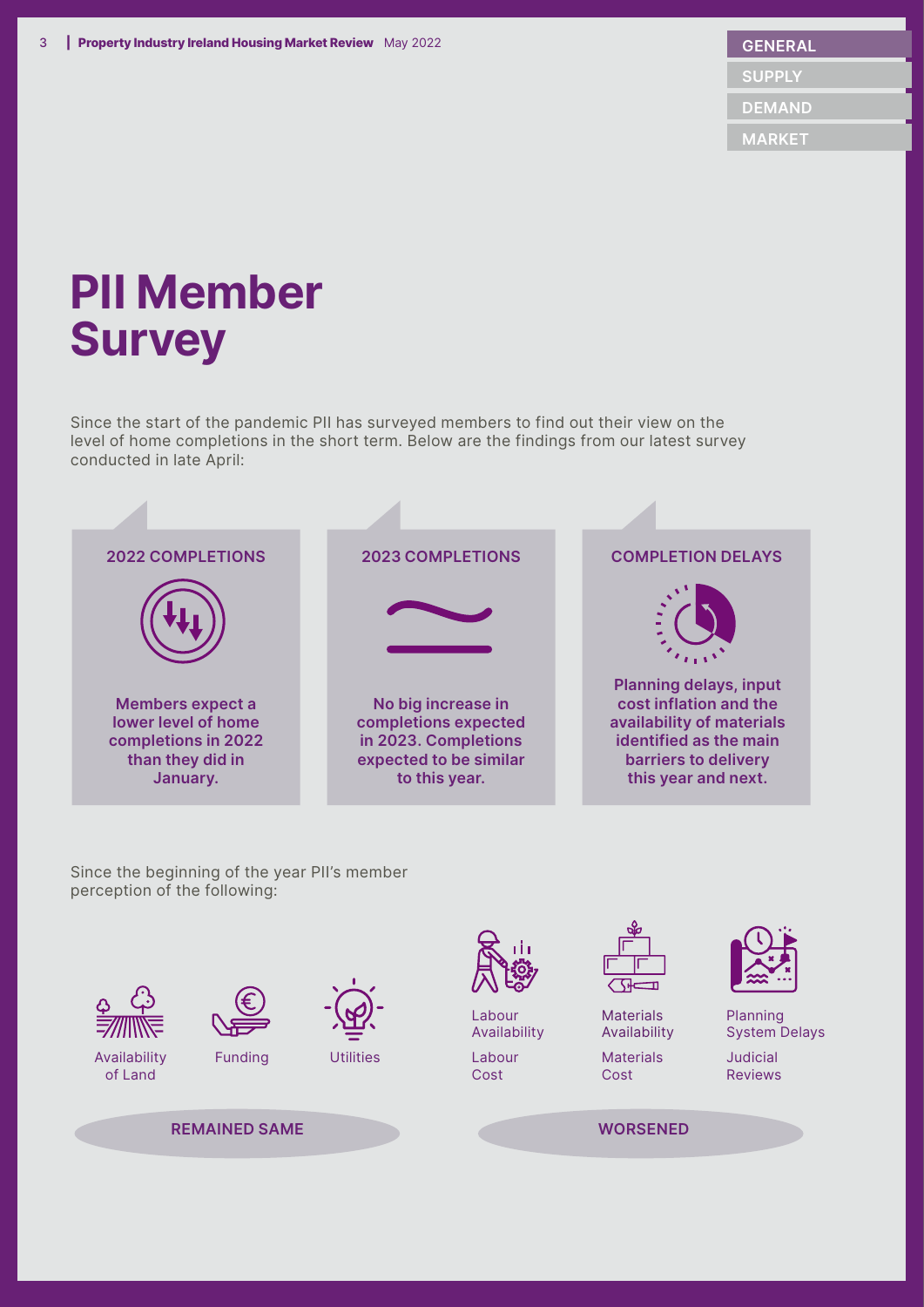# **PII Annual Conference**

This year's conference will take place on June 15 at Clontarf Castle currently sponsored by KPMG, Sherry FitzGerald and MyHome.ie.

Our theme this year is **Delivering the Cities, Towns and Villages of the Future.** 

The conference will feature two moderated panel discussions on the topics of *The Business Case for Sustainable Living* and *Land Use, Management and Supply* featuring high-level speakers. These sessions will build on our strong engagement with government and contribute to practical recommendations on improving the housing sector.

Our conference brings together the leaders of the Irish property and construction industry to address the main concerns facing housing, commercial, industrial and retail real estate in Ireland. The event is usually attended by close to 150 delegates from across the property sector (homebuilders, contractors, funders, planners, architects etc).

Speakers include:

**John Coleman,**  *LDA*

**Stephen Garvey,** *Glenveagh*

**Claire Solon**, *Greystar*

**Jim Coady,**  *Coady Architects*

**Oscar Huerta Melchor,**  *OECD*

**Niall Cussen,** *Office of the Planning Regulator*

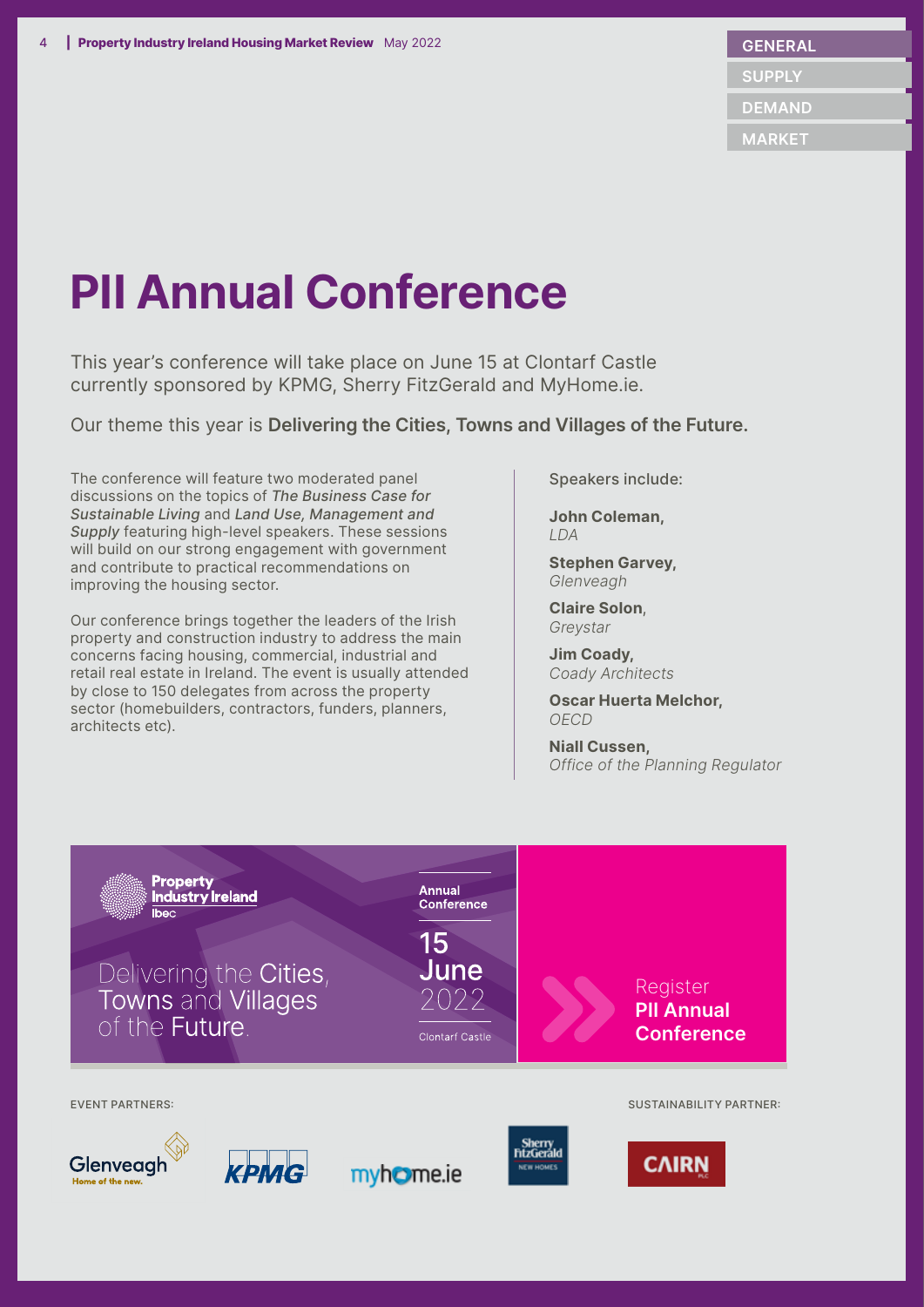#### **GENERAL**

 **SUPPLY**

 **DEMAND**

 **MARKET**

# **New PII Chair**



"I look forward to working with my colleagues in the property sector and with Government in delivering the supply that the Ireland needs and deserves."

Ivan Gaine *PII Chair*

PII is delighted to announce the election of Ivan Gaine, Managing Director Sherry FitzGerald New Homes, as its new Chair.

Ivan started his career with Sherry FitzGerald in 1999, initially working in the Business Space Department within DTZ Sherry FitzGerald (now Cushman & Wakefield). After qualifying as a chartered surveyor, Ivan made the move to Sherry FitzGerald New Homes.

Speaking following the announcement, Mr. Gaine said "I am honoured to take on this role. The property and construction sector are still dealing with an ongoing housing crisis but is now facing new challenges to the supply of new homes and offices with increasing cost of construction and energy, at a time when the sector is committed to becoming more sustainable and environmentally conscious. The additional challenges emerging as a result of the Russian invasion of Ukraine highlight how a collaborative approach amongst stakeholders towards delivering impactful solutions is now more critical than ever.

"I look forward to working with my colleagues in the property sector and with Government in delivering the supply that the Ireland needs and deserves."

PII are grateful to David O'Connor, the outgoing PII Chair, for his commitment to the role during the challenging Covid-19 crisis and for co-ordinating PII's contribution to Government's key Housing for All strategy.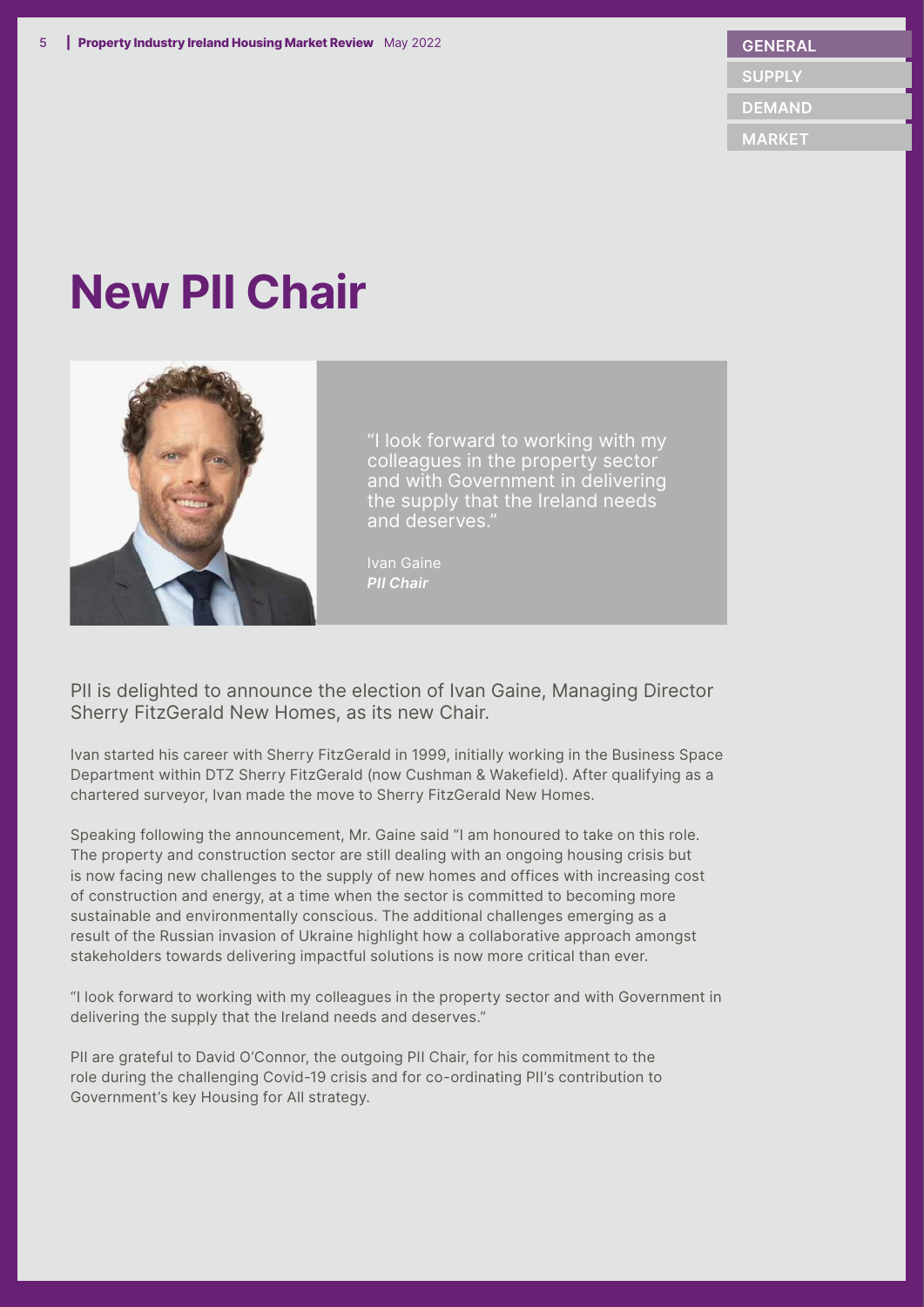#### **GENERAL**

 **SUPPLY**

 **DEMAND**

 **MARKET**

## **General**

The European economy is in a state of flux following the Russian invasion of Ukraine. Ireland, despite having low direct trade exposure to the region, is acutely exposed to energy price inflation due to our low levels of electricity interconnection and relatively high dependence on natural gas in electricity generation and industry. Many Irish businesses are now reporting significant gas and commodity price increases. This threatens the viability of production in many manufacturers across the country. On the other hand, the Irish

economy had been recovering rapidly from Covid before the Russian-Ukrainian war crisis hit. This momentum provides some buffer to the impact of the war in 2022 but the outlook for 2023 is more muted. Ibec's central expectation is that the economic impact from the Russian invasion of Ukraine will knock somewhere between 1-2 percentage points off the rate of growth relative to the 6.1% we expected for 2022 in Q4 2021. Economic growth will still be positive at around 4.3% in the year ahead.

**-2%**

Economic impact from the Russian invasion of Ukraine will knock somewhere between 1-2 percentage points off the rate of growth.

### **GDP Quarterly % Change**

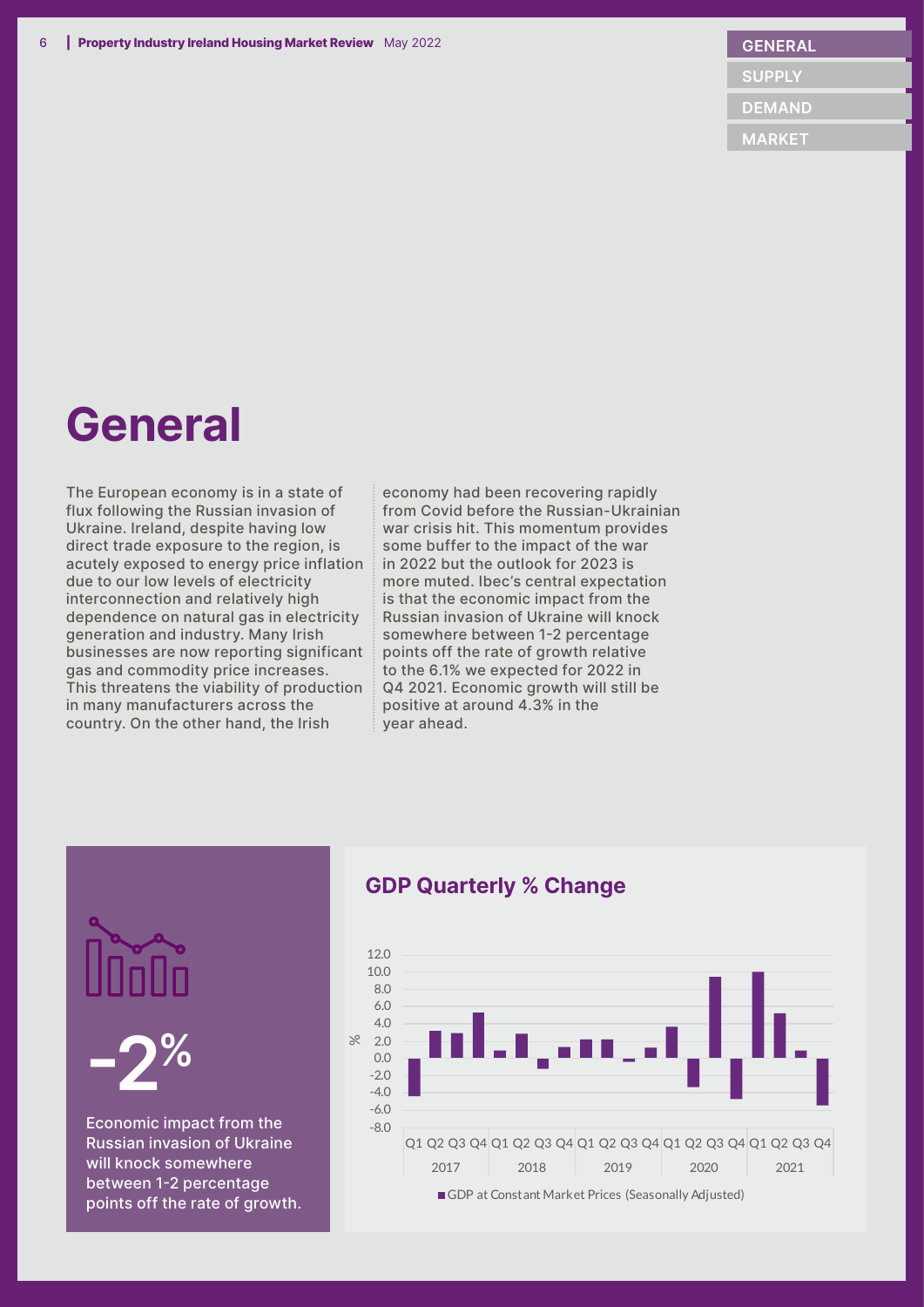#### **GENERAL**

 **SUPPLY**

 **DEMAND**

 **MARKET**

## **Planning Permissions**

In 2021, the number of dwelling units granted planning permission was 42,991, of which 26,272 were apartments and 16,719 were houses.

PII remain concerned that given the high level of judicial review, particularly of SHD applications, commencement and completion of many of these units that have been granted planning permission is likely to be significantly delayed.

Planning permissions growing by 1.5% in 2021. However, if planning permissions

If planning permissions for one-off housing are excluded, total planning permissions fell by 4.3% in 2021.

**-4.3%**

for one-off housing are excluded, total planning permissions fell by 4.3%. This latest CSO data highlights a move towards apartments in future home delivery. In 2021 apartment planning permission grew by 6.5%. The growth in planning permissions for apartments shows a commitment to the delivery of homes within our cities. Planning permission for housing fell by 5.6%.

### **Planning Permissions**

*4 Q Rolling Sum*

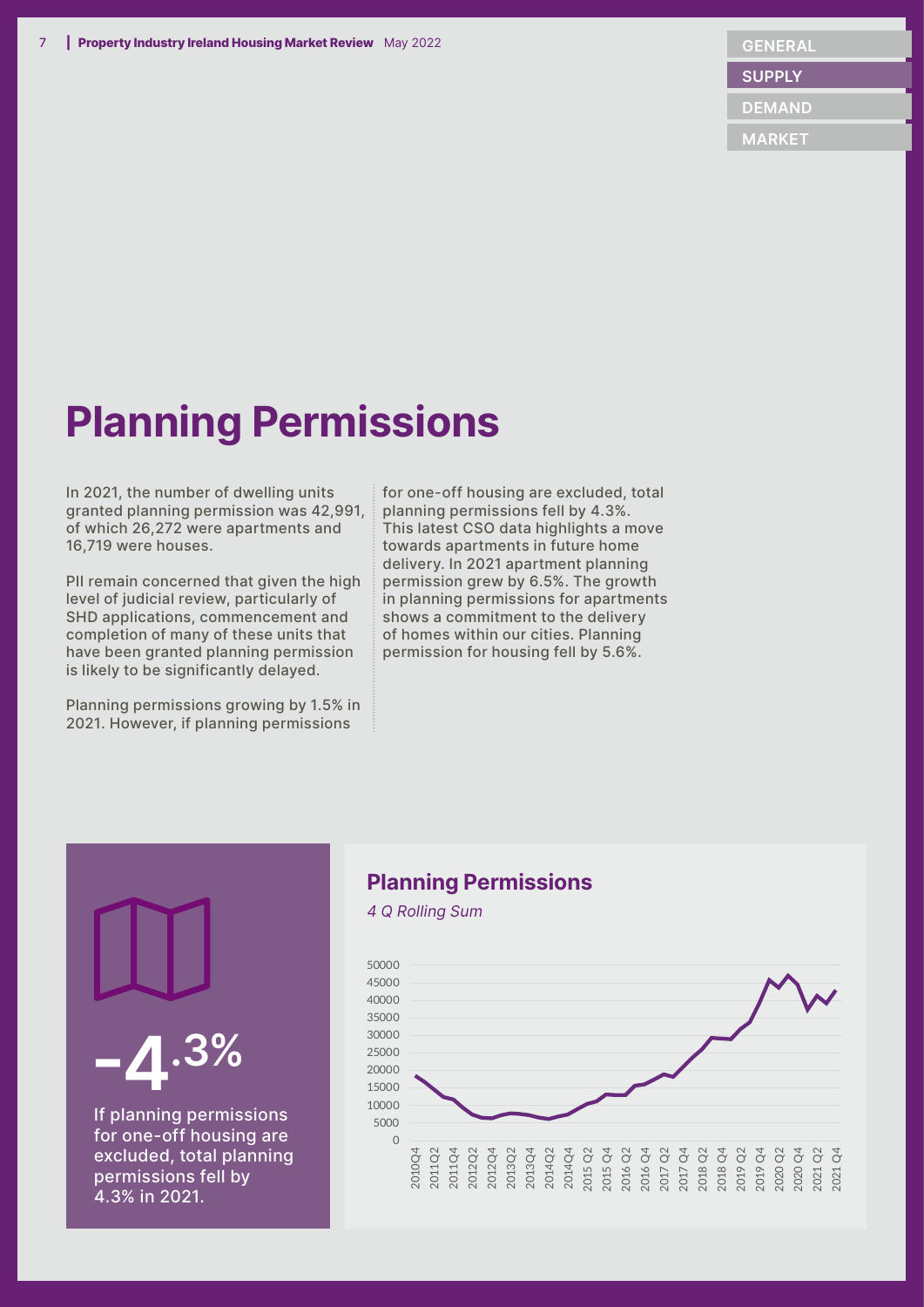**DEMAND**

 **MARKET**

## **Supply Chain Challenges**

Before the Ukrainian war happened, surveys by the European Commission had already shown well over 80% of Irish manufacturers identifying shortages of key material or equipment as a barrier to production. The further knock-on impact of rising costs on business investment will be significant and operate through three main channels. Firstly, rising construction costs will make new investments and housing completions relatively more expensive. This will slow new investments and may make some investments unviable in the short run. Secondly, concerns about rising energy and commodity costs may take precedence over new investments when it comes to management of company resources

in the short run. Thirdly, uncertainty about the future path of both energy prices and demand in the economy will slow decision making on new investments. Together these impacts will weigh on new investment in 2022 and into 2023 but may create new opportunities in the longer run. In particular, a higher price level for fossil fuels will create a lower relative cost of renewable investments. Sharp inflation in building materials costs, along with ongoing shortages and long delivery timelines, have continued to frustrate progress and increase costs in both commercial and residential projects. Over the past year, prices of key building materials from timber to PVC have increased due to a global undersupply of those commodities. An additional challenge for the sector is the ongoing energy crisis, with energy making up a significant share of construction costs. At the same time, rising wages in the sector and difficulties in recruiting pose an ongoing challenge on the labour side. This, combined with the unpredictability of future material and energy costs means that tender prices are increasing, with firms less willing to commit to fixed-price and longer-timeline contracts in an extremely volatile environment. As a result, some projects are being deferred or delayed even as demand across all construction types continues unabated.

*inflation has been identified by PII members as a key barrier to delivery and sentiment around this issue has worsened in recent months.*



### **Wholesale Price Index (Excl VAT) for Construction cost <b>Building and Construction Materials**

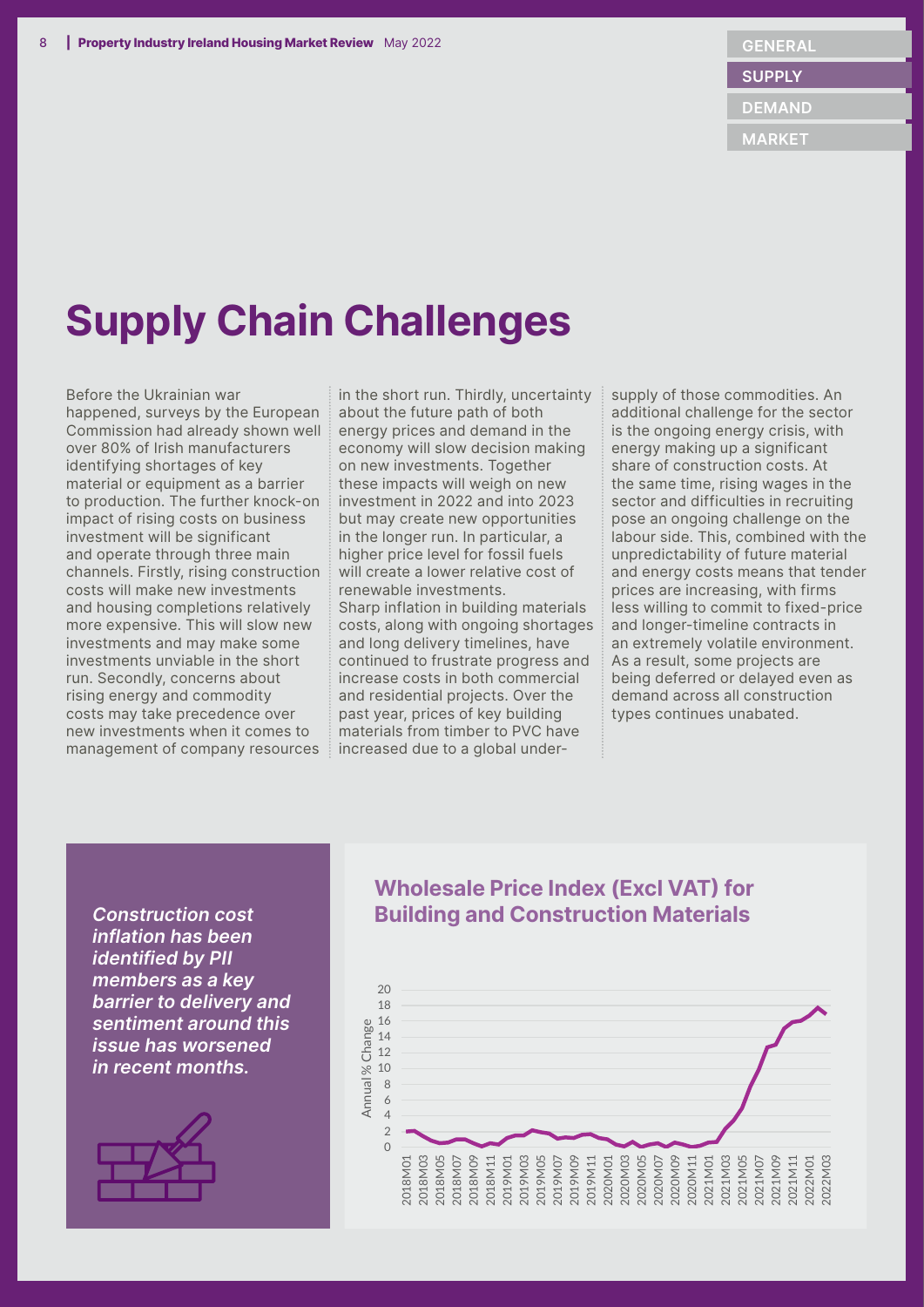**DEMAND**

 **MARKET**

# **Commencements and Completions**

Total completions of new dwellings last year at 20,433 were marginally lower than in 2020 after two years of disruptions to the sector. Apartments continue to make up a larger proportion of total new residential construction, indicating a shift towards increased density as 80% of new dwellings are now occurring in urban areas. Of the 5,107 additional apartments completed, 70% were located in Dublin.

While planning permissions have increased in recent months, these are unlikely to translate into an equal number of new builds due to high rising construction costs and limited capacity in the sector. To keep in line with the Government's Housing for All targets, new dwellings completions will need to increase from 20,433 last year, to an average of 33,000 per year over the next ten years. While we look to be on track for housing targets this year, there is a risk that next year and beyond housing delivery may fall behind as annual targets ramp up and increased cost challenges impact on viability.

### **Commence units**

*(12 month rolling sum)*



*There is a risk that next year and beyond housing delivery may fall behind as annual targets ramp up and increased cost challenges impact on viability.* 



### **Dwelling Completions by Type**

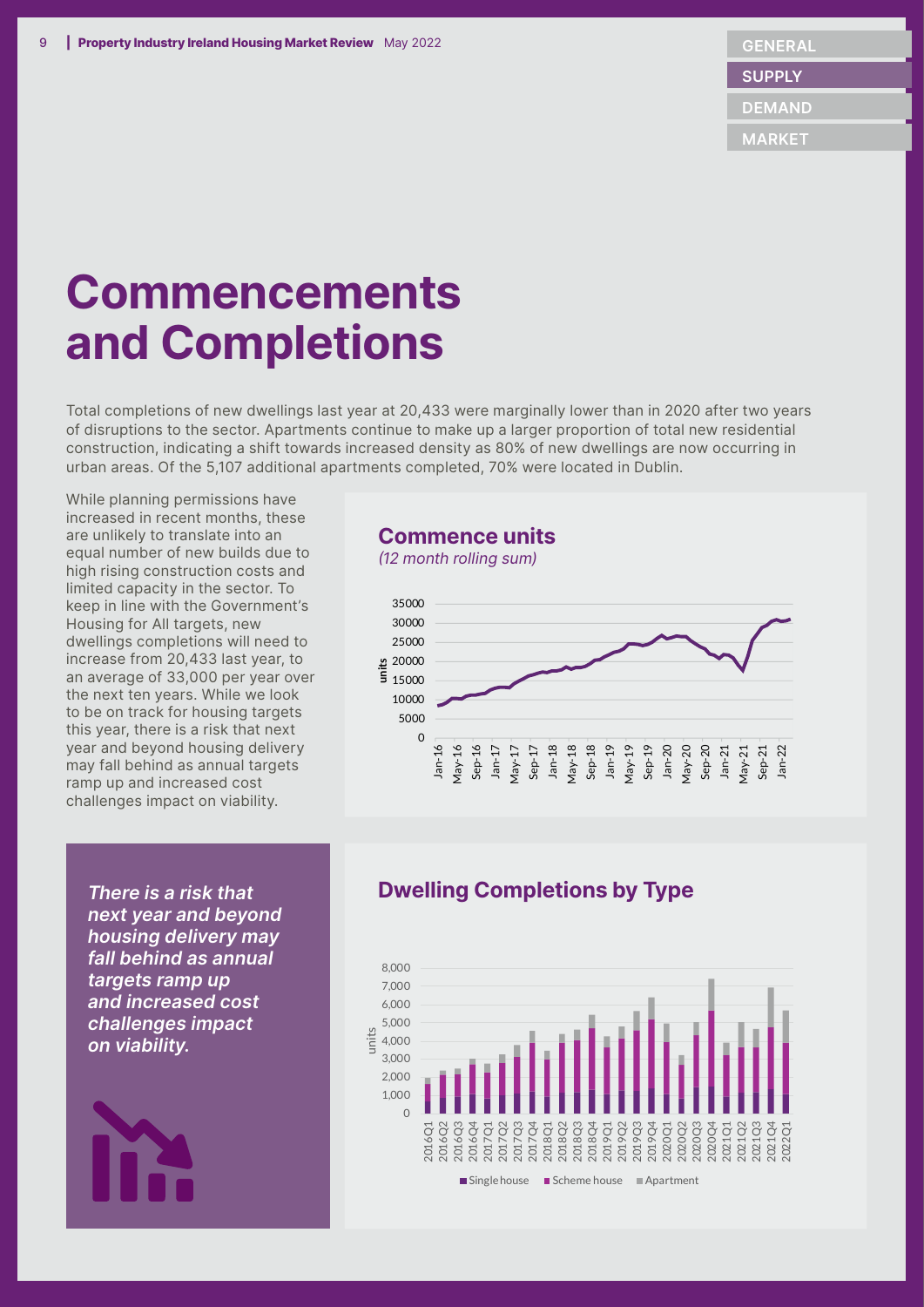**DEMAND**

 **MARKET**

# **Labour Market**

In the two years to year-end 2021, the total Irish labour force grew by 165,500 people, marking a 6.3% increase in a relatively short space of time. Although there have been predictions of the 'great resignation' globally, there is very little sign of this trend in the Irish labour market. An extremely tight labour market combined with pandemic disruptions have led to a high number of vacancies, difficulties in recruitment and retention, and ongoing job churn in the Irish labour market.

Despite a tight labour market, there has been no significant change in employment permits granted since before the pandemic, with a total of 16,275 permits granted last year. In the coming years, as immigration from other EU member states dwindles, attracting non-EU workers will be increasingly important to meeting the country's labour needs. While processing issues had led to delays, there is an ongoing effort to reduce wait times in the face of a significant uptick in applications.

### **Employment Annual Average**







*Attracting non-EU workers will be increasingly important to meeting the country's labour needs.*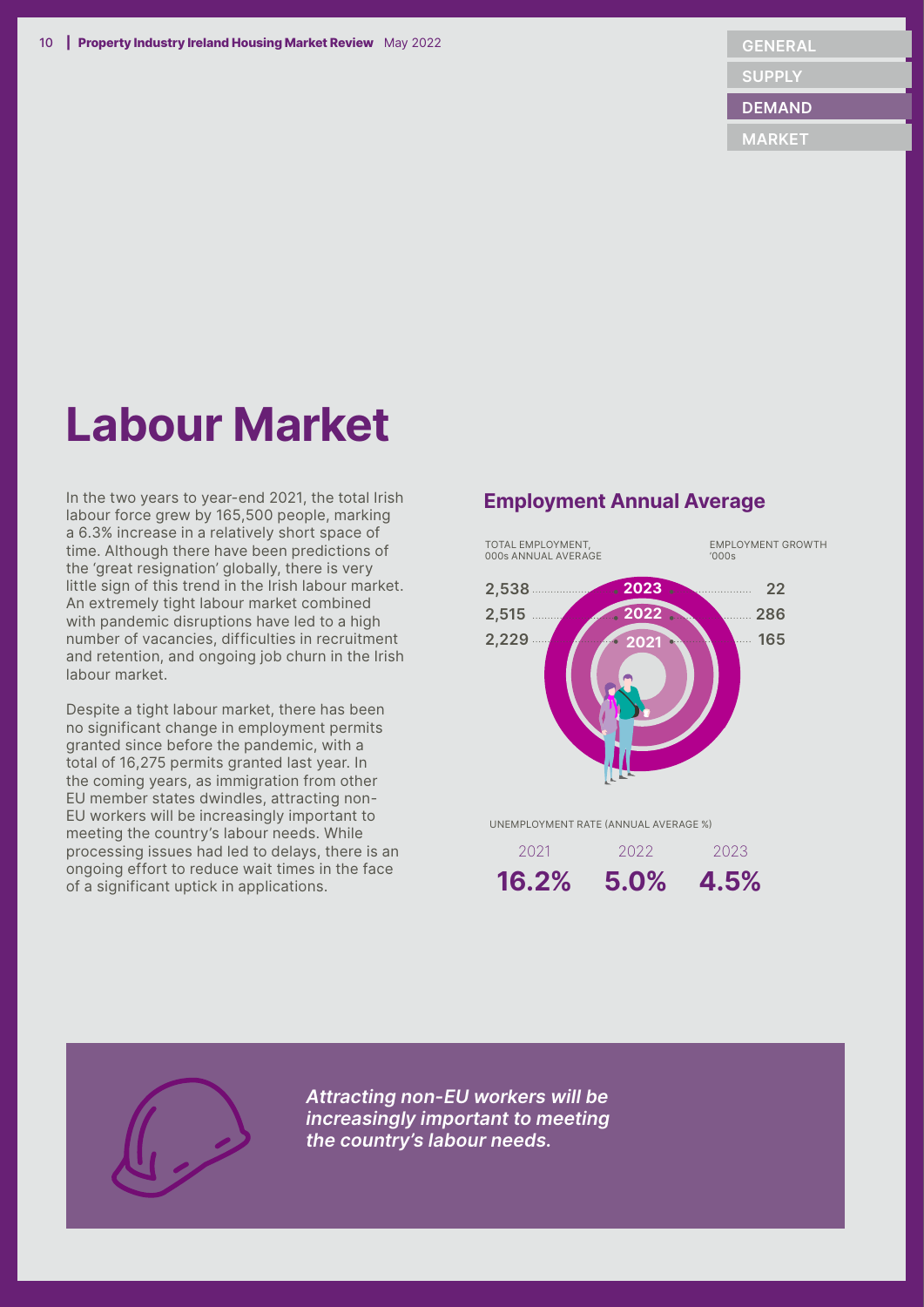**DEMAND**

 **MARKET**

# **Mortgage Market**

In the first quarter of 2022 9,910 new mortgages (€2,513 million) were drawn down, an increase of 9% in volume and 17.3% in value on the first quarter of 2021. First-Time Buyers remain the largest segment by volume (52.3%) and by value (51.6%).

Mortgage approvals in the first quarter of 2022 were valued at €3,167 million – of which FTBs accounted for €1,680 million (53%) and €782 million by mover purchasers (24.7%). The value of mortgage approvals increased by 13.6% (€378 million) when compared with the same quarter in 2021.

### **Mortgage Approvals, € million**

*12 months to March 2021 (sum)*



### **Mortgage Approvals & Drawdowns, € million** *BPFI*







In the first quarter of 2022 9,910 new mortgages were drawn down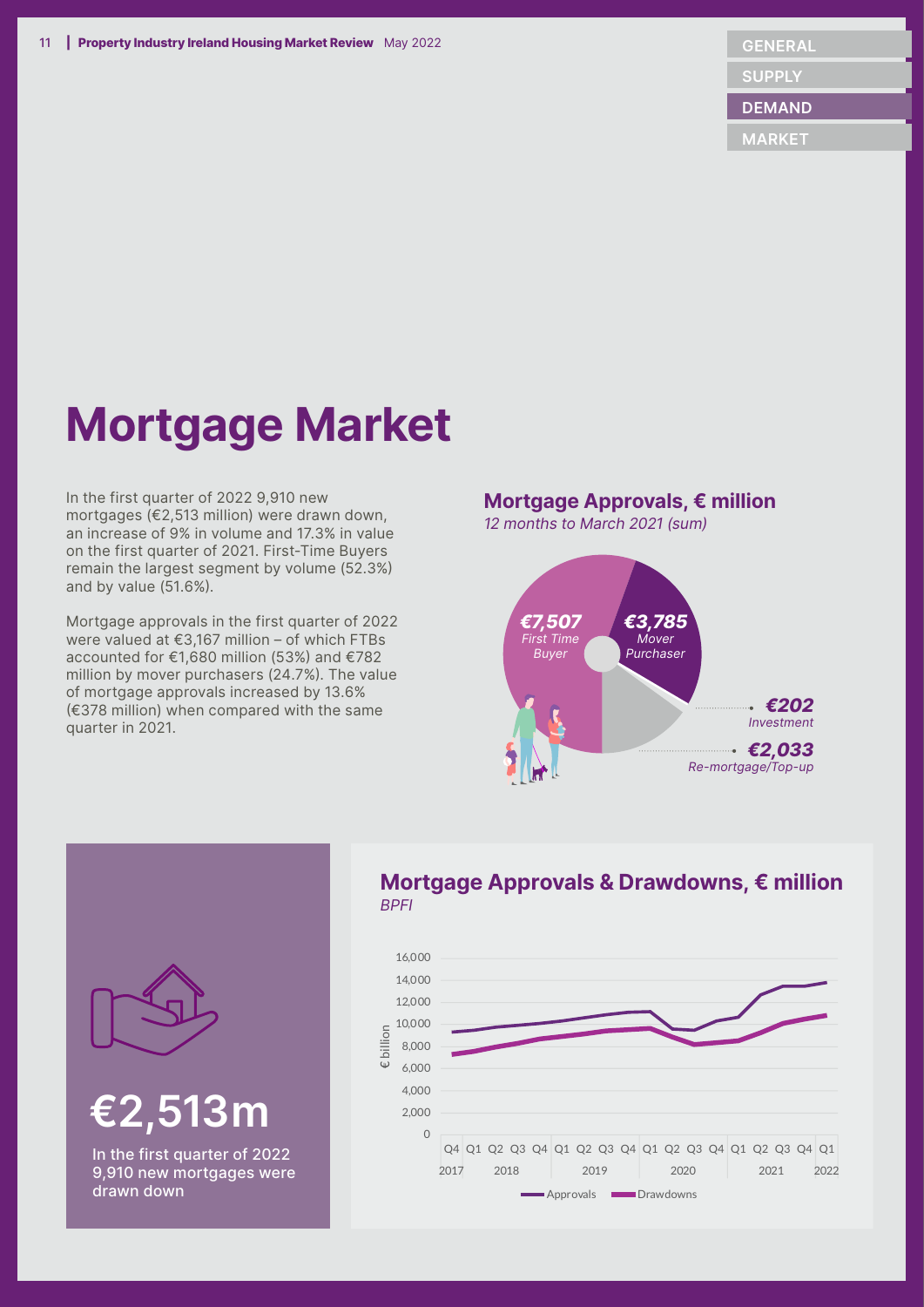**MARKET**

# **Household Savings**

Irish households come into this year with record savings. At its peak during the first half of 2021, Irish household savings were rising by over 17% annually. Whilst the re-opening of the economy in the early part of 2022 has seen some slowdown in the rate of deposit growth (to 9% annually) we have yet to see significant drawdown on existing savings. At the end of February 2022 Irish household deposits had risen by €30 billion on the same month in 2020, to over €142 billion. This is €22 billion ahead of their trend growth rate from the 2017 to February 2020 period. These rising savings are now likely to have a more muted effect. This will happen as the value of savings are eroded by inflation, households become more cautious and more of the savings are used to buffer against rising costs – rather than used for discretionary spending. Given their concentrated nature in the top-half of the income distribution, however, they do suggest greater effort should be made to target any fiscal supports against inflation at lower income households where 'excess' savings are likely to be lower.

*Greater effort should be made to target any fiscal supports against inflation at lower income households where 'excess' savings are likely to be lower.*



## **Consumer Sentiment**

Irish consumer sentiment fell sharply for the second month in a row in April as concerns about living costs intensified and worries around the outlook for economic growth gathered momentum.

The KBC Bank Ireland consumer sentiment index fell from 67.0 in March to 57.7 in April. The index now stands some significant distance below its long-term average of 86.6.

In contrast to the drop in confidence seen in the March survey the weakest elements of the April survey were those focussed on household finances and spending.

### **Consumer Sentiment**

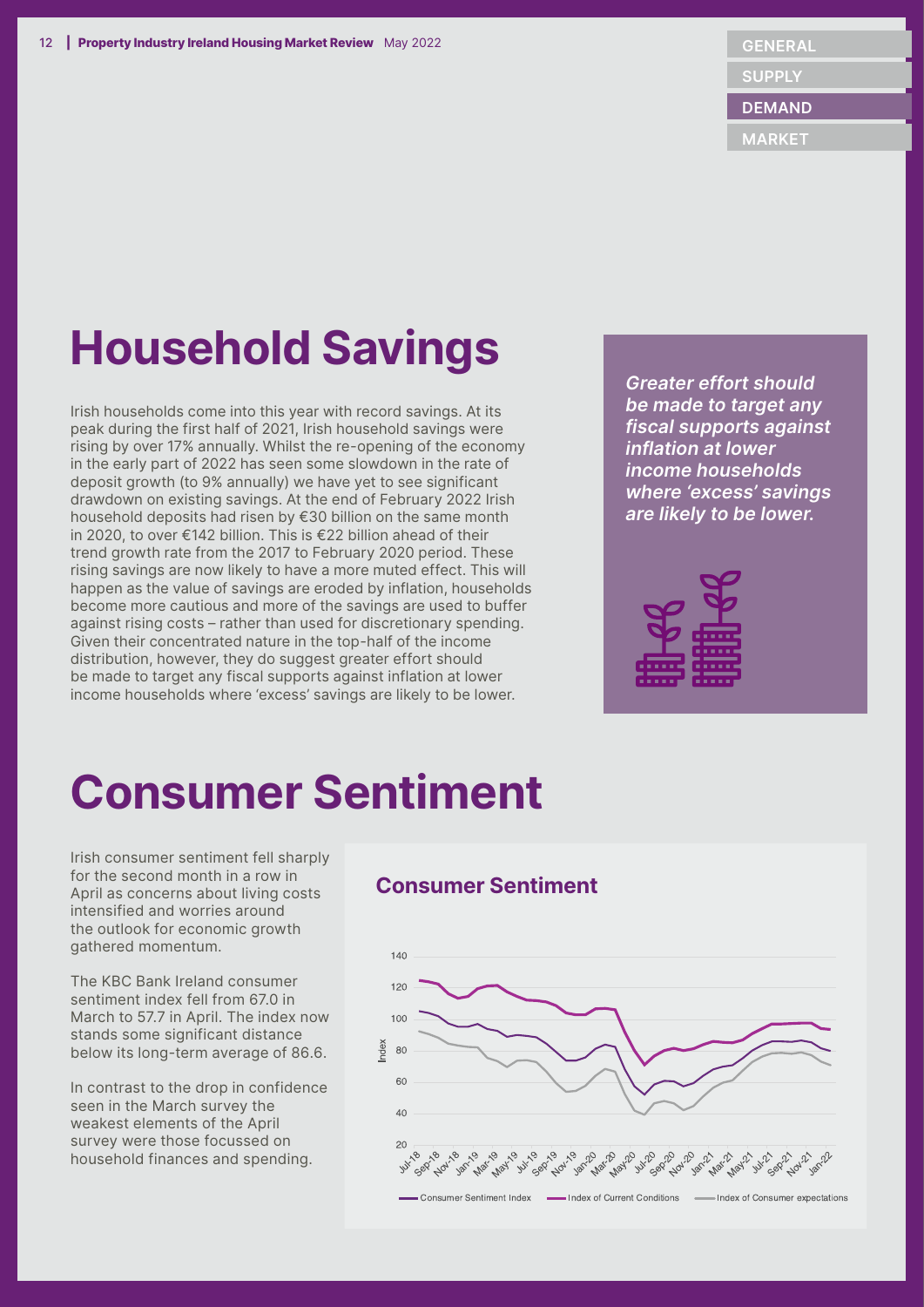## **House Prices and Rents**

House prices and rent increases continue to accelerate across the country as the housing crisis progresses.

While the impact of rising energy and commodity prices is the leading cause of inflation globally, housing continues to be a major domestic driver of inflation and by extension one of the components of inflation that domestic policy can affect. The residential property price index currently has property prices increasing nationally at 0.8% month on month and 15.3% year on year. Across the country, price growth outside of

Dublin has continued to outstrip growth in the capital, with prices in the rest of the country increasing by 16.8% annually, with the Border and SouthEast regions seeing the sharpest increases.

Rent pressures also continue to grow, with the Residential Tenancies Board (RTB) flagging that an exodus of smaller private landlords is adding to mounting pressures in the rental sector. The RTB rental index is now recording annual rental growth of 2% in Dublin and 4.5% nationally.



An exodus of smaller private landlords is adding to mounting pressures in the rental sector.

### **Private Rents and Residential Property Prices Annual % Change**